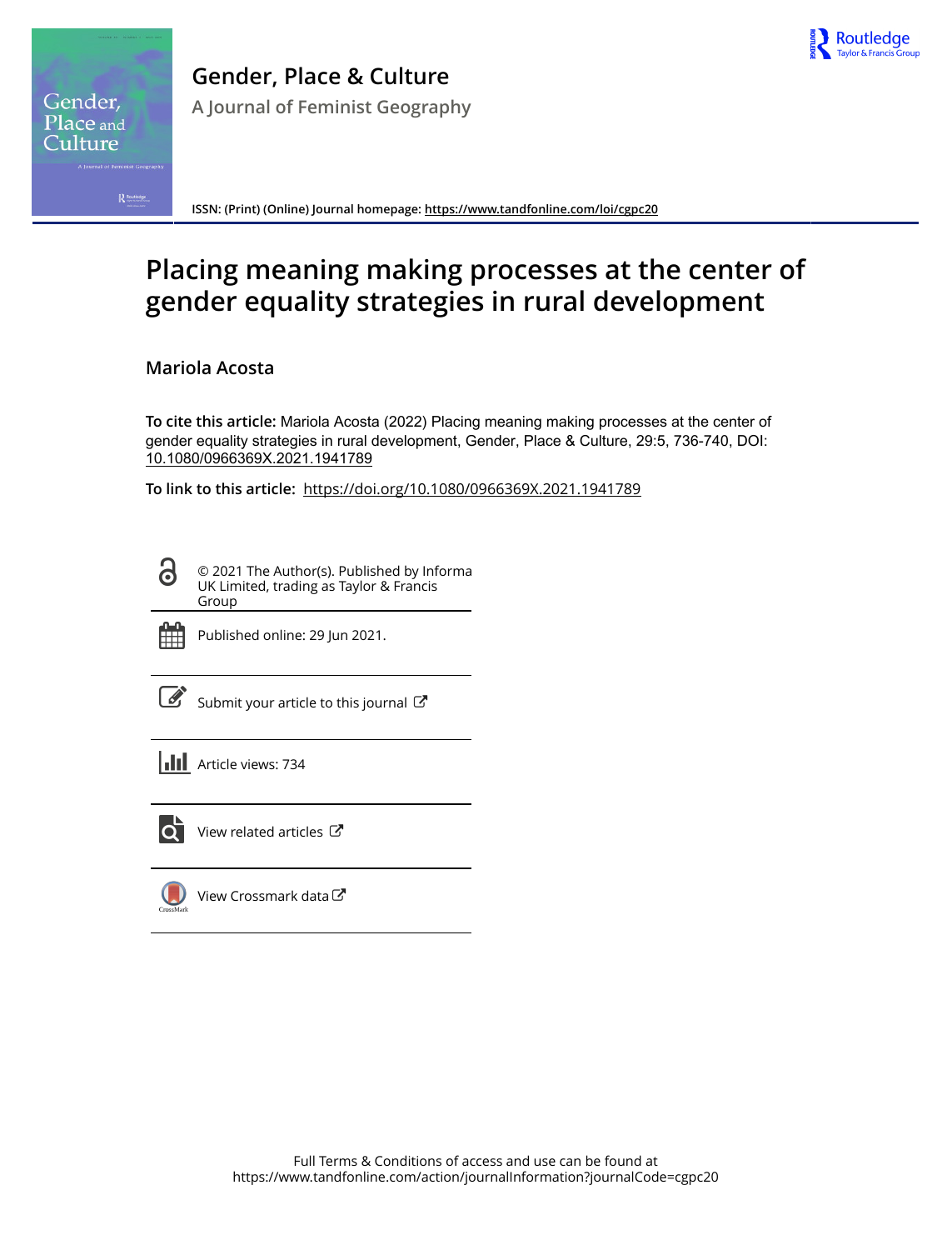

DISSERTATION PRECIS

**A OPEN ACCESS** 

Check for updates

# **Placing meaning making processes at the center of gender equality strategies in rural development**

Mariola Acosta<sup>a,[b](#page-1-1)</sup>

<span id="page-1-1"></span><span id="page-1-0"></span><sup>a</sup>Strategic Communication Group, Wageningen University and Research Center, Wageningen, The Netherlands; <sup>b</sup>International Institute of Tropical Agriculture, Kampala, Uganda

ARTICLE HISTORY Received 8 February 2021; Accepted 4 June 2021

KEYWORDS Discourse analysis; gender; meaning making; norm translation; Uganda

Acosta, M. (2020). 'Doing Gender': Impacts of Local Meaning Making on Gender Mainstreaming in Agricultural and Climate Change Policy in Uganda. PhD diss., Wageningen University & Research. <https://doi.org/10.18174/524726>

My dissertation takes a deep dive into the ways in which local meaning influence the effectivity of gender equality strategies for rural development in Uganda. Taking a feminist post-structuralist discourse analysis approach, the dissertation examines meaning making processes in different geographical and political spaces, highlighting the central role of interpretation in the performance of gender equality strategies.

The findings build on a 36-month stay in Kampala, Uganda, with frequent travel to four other regions in the country, namely Nwoya, Luwero, Rakai, and Mbale. Using a variety of methodologies (i.e. semi-structured interviews, multi-stakeholder meetings, policy document analysis, intra-household survey, focus group discussions, participant observation, questionnaires), the dissertation contributes and advances the field of social feminist geography by exploring intersections between discursive power, space, and meaning. In particular, it assesses how relations of gender are interpreted, contested and negotiated in different spaces, examining interlinkages between everyday local meaning making processes and global processes (Cornwall, Harrison, and Whitehead [2007\)](#page-5-0). The dissertation highlights the gendered nature of local governments and national actors in Uganda, and the ensuing influence on how global gender norms are interpreted and adopted in local contexts, at the same time exposing tensions between global formulations and local

<span id="page-1-2"></span>CONTACT Mariola Acosta **i** [mariola.acosta@wur.nl](mailto:mariola.acosta@wur.nl)

© 2021 The Author(s). Published by Informa UK Limited, trading as Taylor & Francis Group

This is an Open Access article distributed under the terms of the Creative Commons Attribution-NonCommercial-NoDerivatives License (http://creativecommons.org/licenses/by-nc-nd/4.0/), which permits non-commercial re-use, distribution, and reproduction in any medium, provided the original work is properly cited, and is not altered, transformed, or built upon in any way.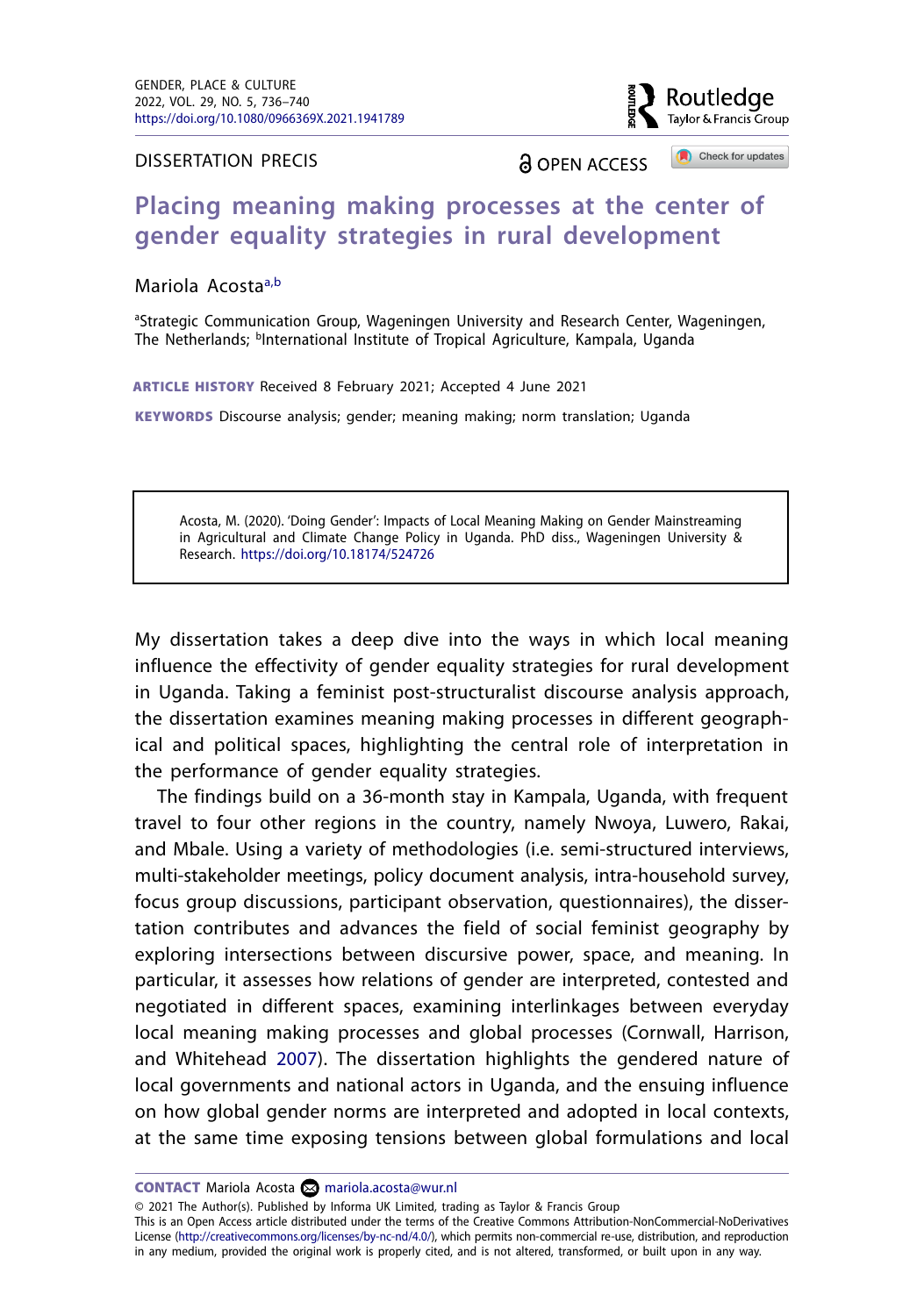translations, and the dilution of the transformational potential that often arises. The dissertation underscores the importance of examining meaning making processes in different geographical spaces and scales (national, district, sub-county), highlighting the often downplayed and understudied role and agency that local actors involved in processes of policy transfer and diffusion have.

<span id="page-2-2"></span><span id="page-2-1"></span>I pay particular attention to the role of interpretation in processes of norm translation for gender equality. Drawing on the concept of 'policy translation' (Mukhtarov [2014\)](#page-5-1) to expose and examine the processes of negotiation, re-ordering, displacement, dislocation, and transformation that are involved in the travel of policy ideas (Clarke et al. [2015](#page-5-2)), I show how processes of interpretation in policy translation can bring associated new meanings or usages that may consciously or unconsciously bring a dilution or neutralization of the potential for change of the original policy idea or norm.

I first examine the stories that policy actors use to relate to issues of gender mainstreaming in agriculture (Acosta, Wessel, Bommel, Ampaire, Jassogne, et al. 2020). These stories largely fit a gender equality narrative, where women are perceived to be a disadvantaged group in Uganda and where there is need to develop special policy provisions for them. However, despite this dominance, stories fitting the gender equality narrative are often interspersed with stories that followed a different narrative logic. These shifts in the narration conveyed a discursive engagement with gender equality that was accompanied by concurrent resistance, deconstruction and revocation, uncovering different power effects. In particular, they showed immediate discursive effects in questioning responsibilities, legitimizing policy inaction on gender issues, foregrounding and naturalizing patriarchy, and promoting the diversion of resources, with the overall effect of an implicit disempowerment of the gender equality narrative.

<span id="page-2-0"></span>I then examine how global gender equality norms are translated into formal local policies at different governance levels (national, district, sub-county). The analysis shows different processes through which gender norms were translated in a way that simultaneously resonated with international discourses but left room for adjustments to domestic norms and logics (Acosta et al. [2019](#page-4-0)). These local adjustments involved, in particular, the following five processes: neglecting parts of the gender and climate change discourse in sub-national policy; the perpetuation of gender stereotypes; the oversimplification of the gender discourse; persistent acts of symbolic politics with stale reproduction of text; and proposing abstract gender activities with restricted economic allocations in budgets. Together, these processes of norm domestication enacted, naturalized or favored patriarchal representations of reality over others, reducing the transformative potential of the international norm on gender mainstreaming.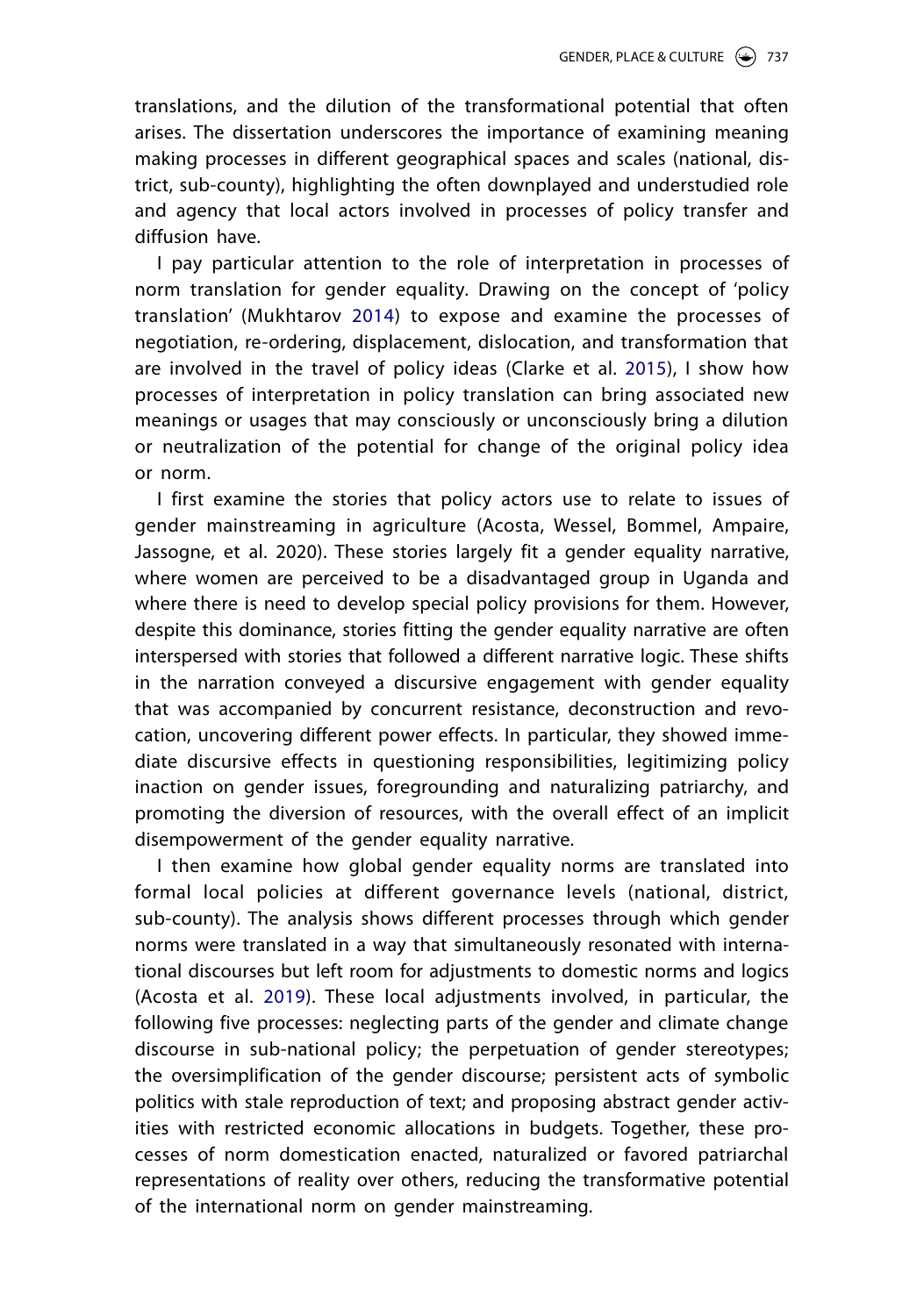I continue with an in-depth study on the concept of 'joint-decision making' as one of the key gender constructs regularly used in district and national policy, and in many development programs in the country (Acosta, Wessel, Bommel, Ampaire, Twyman, et al. 2020). I show how the associated meaning found in formal policy discourse – in which an equal say of both spouses in the decision is implicit – differs widely from the understandings that women associate with the concept. Using the case study of Lodi in Northern Uganda, I show how women tended to report joint-decision making processes more often than men, and had a variety of understandings of what the concept meant for them in practice. As perceived by the women, the concept of joint-decision making never amounted to decisions where both spouses had an equal say in the discussion. The study highlights the importance of understanding how the people that are supposed to benefit from gender policies relate to gender equality and concepts of women's empowerment. In the case of 'joint decision making', the ambiguous connotation in which the concept was used in policy and development projects in Uganda allowed for multiple interpretations to co-exist, including some that implied at best minimal change, to the patriarchal status quo.

<span id="page-3-0"></span>Finally, I examine the potential of 'local solutions' to bridge the normative distance between transnational conceptualizations on gender and local realities (Acosta et al. [2021\)](#page-5-3). I show how local policy actors largely mobilized global discourses on gender when asked about context-specific solutions to gender inequality. Furthermore, while local norms and culture were identified as one of the main barriers for gender equality, these were not directly tackled in the local solutions being proposed. In the study, the local solutions proposed used highly depoliticized global discourses on gender equality, often naturalizing gender inequalities, without any implications for gender relations in their contexts. The study highlights the key role that local feminist movements should have in bringing gender transformative localization and argues for the need to contextualize 'the local' as a space that provides room for discursive contestation.

Overall, my dissertation shows how local acts of meaning making contribute to gender policy inaction in agriculture and climate change in Uganda. Either unintentionally or intentionally, the discursive shifts, translations and localization processes that the dissertation uncovers naturalize and favor patriarchal local realities over global norms for gender equality, with the overall effect of limiting the effectiveness of the proposed gender actions, and ultimately depoliticizing gender.

Building on the dissertation findings, I claim that making gender policy more effective and transformative in nature requires a full examination and acknowledgement of local discursive processes – and the related micro-processes of resistance to gender equality. Local policy actors often need to navigate multiple co-existing normative environments so that they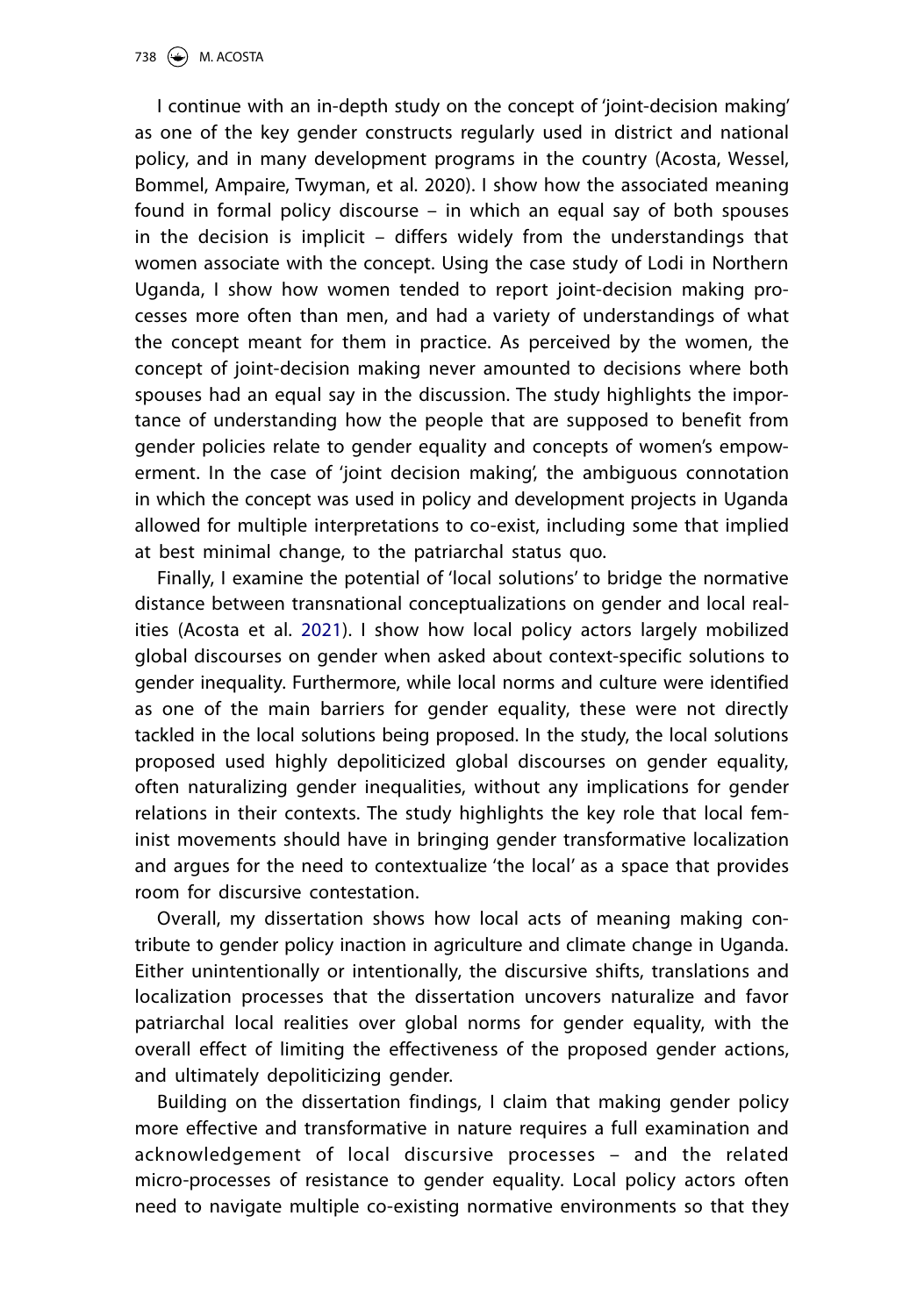<span id="page-4-3"></span><span id="page-4-2"></span><span id="page-4-1"></span>can satisfy different 'audiences' (Cook, Turnhout, and van Bommel [2020\)](#page-5-4), frequently adopting gender norms in a way that simultaneously resonate with international discourses but also allow for adjustments to local norms and logics. This is particularly true in cases where international norms on gender equality clashed with local norms and cultural beliefs (Petersen [2018](#page-5-5)). The development of more effective gender policies also requires capacity building and support for home-grown feminist organizations and local policy actors that, together with the backing of transnational gender norms and donors, can engage with the specifics of each context in order to achieve the desired transformation (Bock [2015](#page-5-6)). Such capacity building would benefit from the capacity to generate reflexivity in the multi-level policy system that governs gender equality, where local normative stances that continue to disadvantage women are collectively interrogated and reflected upon. This could create an opening to collectively find strategies to navigate these multiple normative contexts and realities in ways that could advance gender equality while also being mindful of local norms and traditions.

### **Acknowledgments**

I am indebted to my supervisors and mentors Dr. Margit van Wessel, Dr. Severine van Bommel, Dr. Edidah Ampaire, and Dr. Peter Feindt, who patiently nurtured me into becoming a better researcher during the course of my PhD thesis. Thanks for believing in my capacities and for giving me the opportunity to conduct this research. I am also indebted to two incredibly helpful and resourceful women who made my field research much easier and enjoyable: Penninah Aryemo and Sylivia Kyomugisha.

# **Disclosure statement**

No potential conflict of interest was reported by the author.

## **Notes on contributor**

*Dr Mariola Acosta* is a rural women's empowerment consultant at the Inclusive Rural Transformation and Gender Equality Division at the Food and Agriculture Organization of the United Nations (FAO). Previously, she conducted her research at the Strategic Communication Chair Group of Wageningen University & Research, the International Institute of Tropical Agriculture (IITA) in Uganda, and the Alliance of Bioversity International and CIAT in Central America. Her research explores the gender inclusiveness of agriculture and climate change adaptation policies and investigates the impact of local meaning in the performance of gender policy and practice in the Global South.

### **References**

<span id="page-4-0"></span>Acosta, Mariola, Severine van Bommel, Margit van Wessel, Edidah Ampaire, Laurence Jassogne, and Peter Feindt. [2019](#page-2-0). "Discursive Translations of Gender Mainstreaming